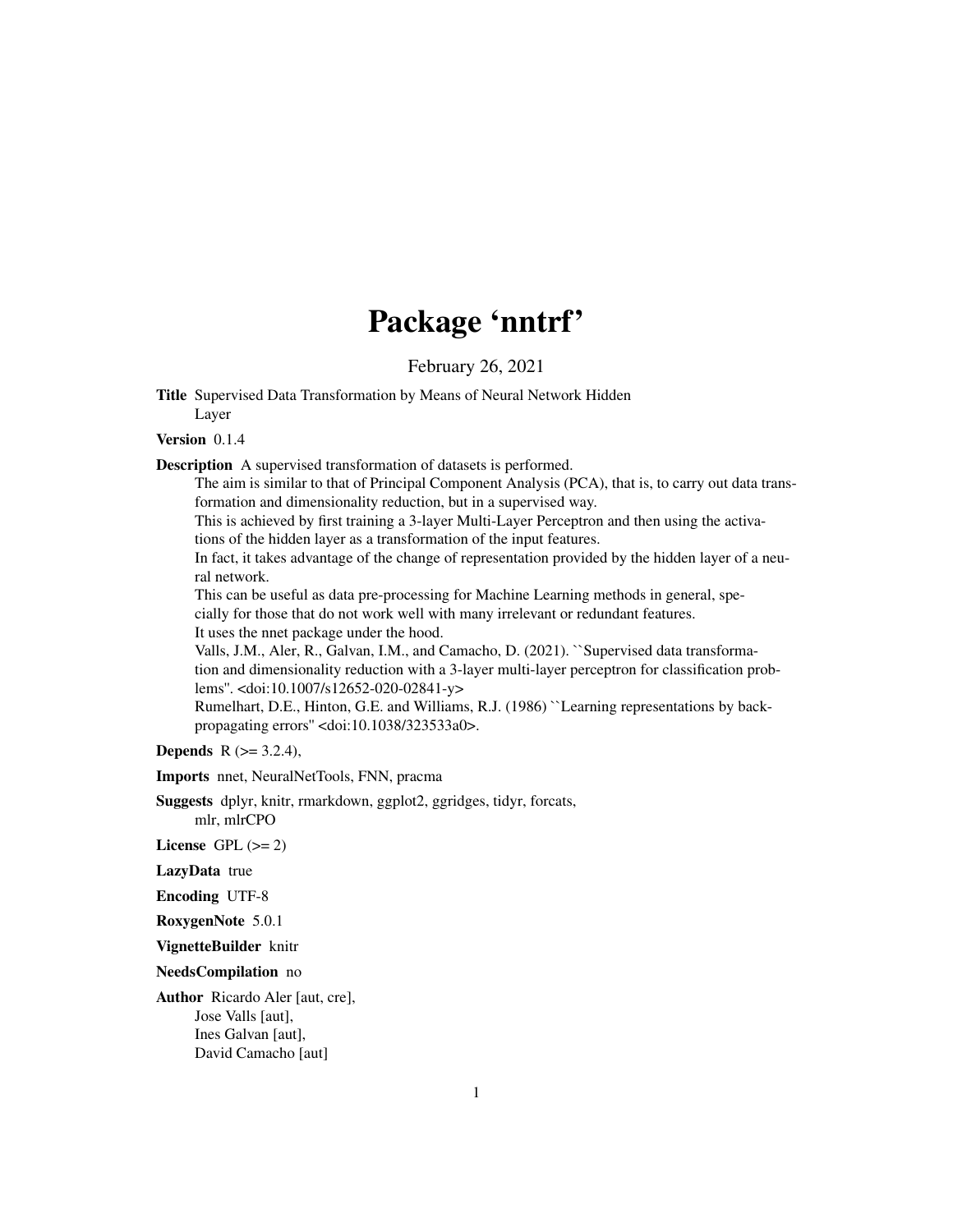#### <span id="page-1-0"></span>2 doughnut

Repository CRAN

Date/Publication 2021-02-26 09:50:05 UTC

## R topics documented:

| Index |  |
|-------|--|

doughnut *Doughnut shaped dataset*

### Description

Doughnut-shaped two-class 2-dimensinoal classification problem V1 and V2 are the input features, normalized to 0-1 V3 is the output (TRUE / FALSE)

#### Usage

data(doughnut)

#### Format

An object of class data. frame with 10000 rows and 3 columns.

#### Examples

```
data(doughnut)
plot(doughnut$V1, doughnut$V2, col=doughnut$V3)
```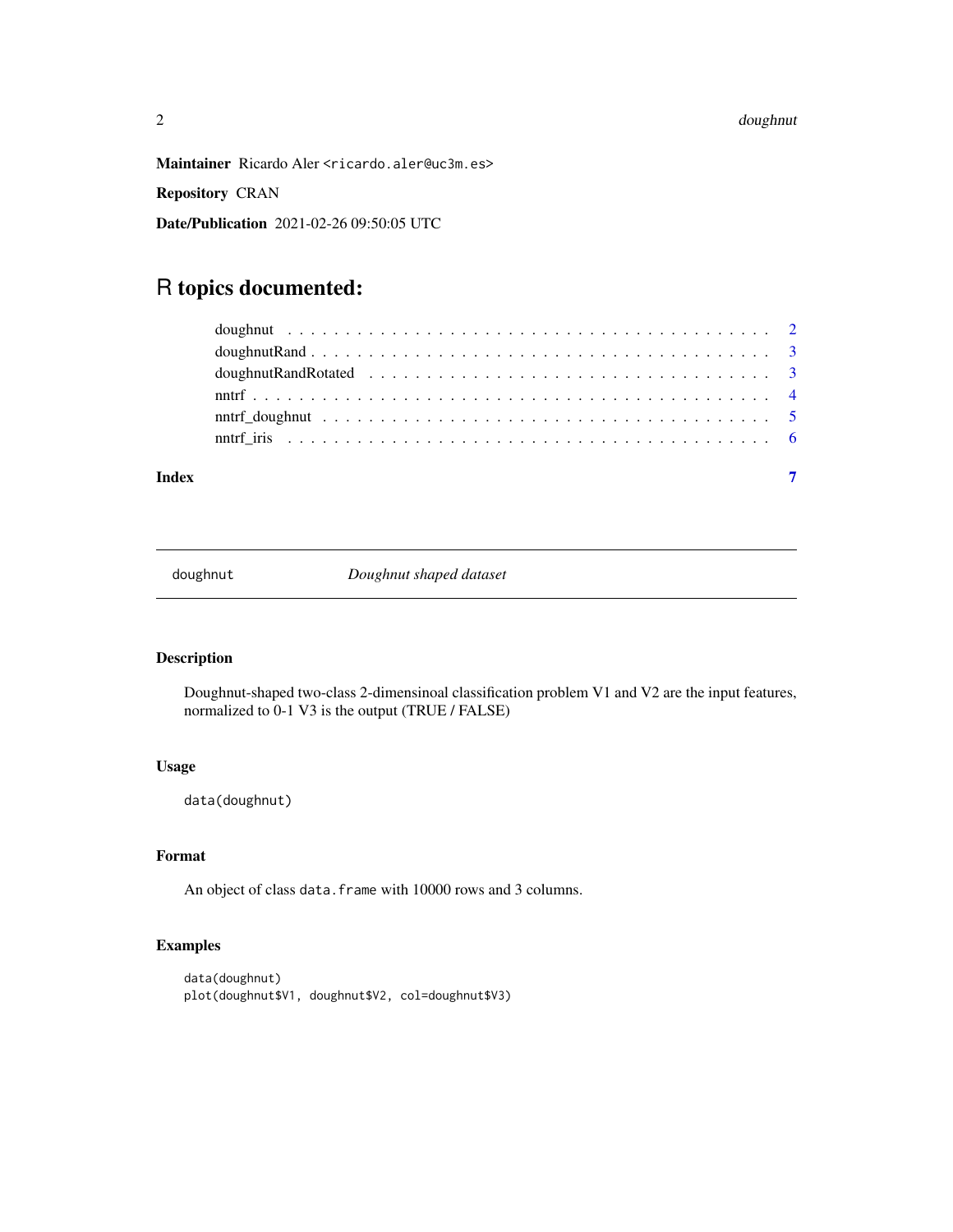<span id="page-2-0"></span>

#### Description

V1 to V8 are the extra random features (in the range 0-1) V9 and V10 are the original input features, normalized to 0-1 V11 is the output (TRUE / FALSE)

#### Usage

data(doughnutRand)

#### Format

An object of class data. frame with 10000 rows and 11 columns.

#### Examples

```
data(doughnutRand)
plot(doughnutRand$V9, doughnutRand$V10, col=doughnutRand$V11)
```
doughnutRandRotated *Doughnut shaped dataset with 8 extra random attributes and rotated*

#### Description

doughnutRandRotated randomly rotated

#### Usage

data(doughnutRandRotated)

#### Format

An object of class data. frame with 10000 rows and 11 columns.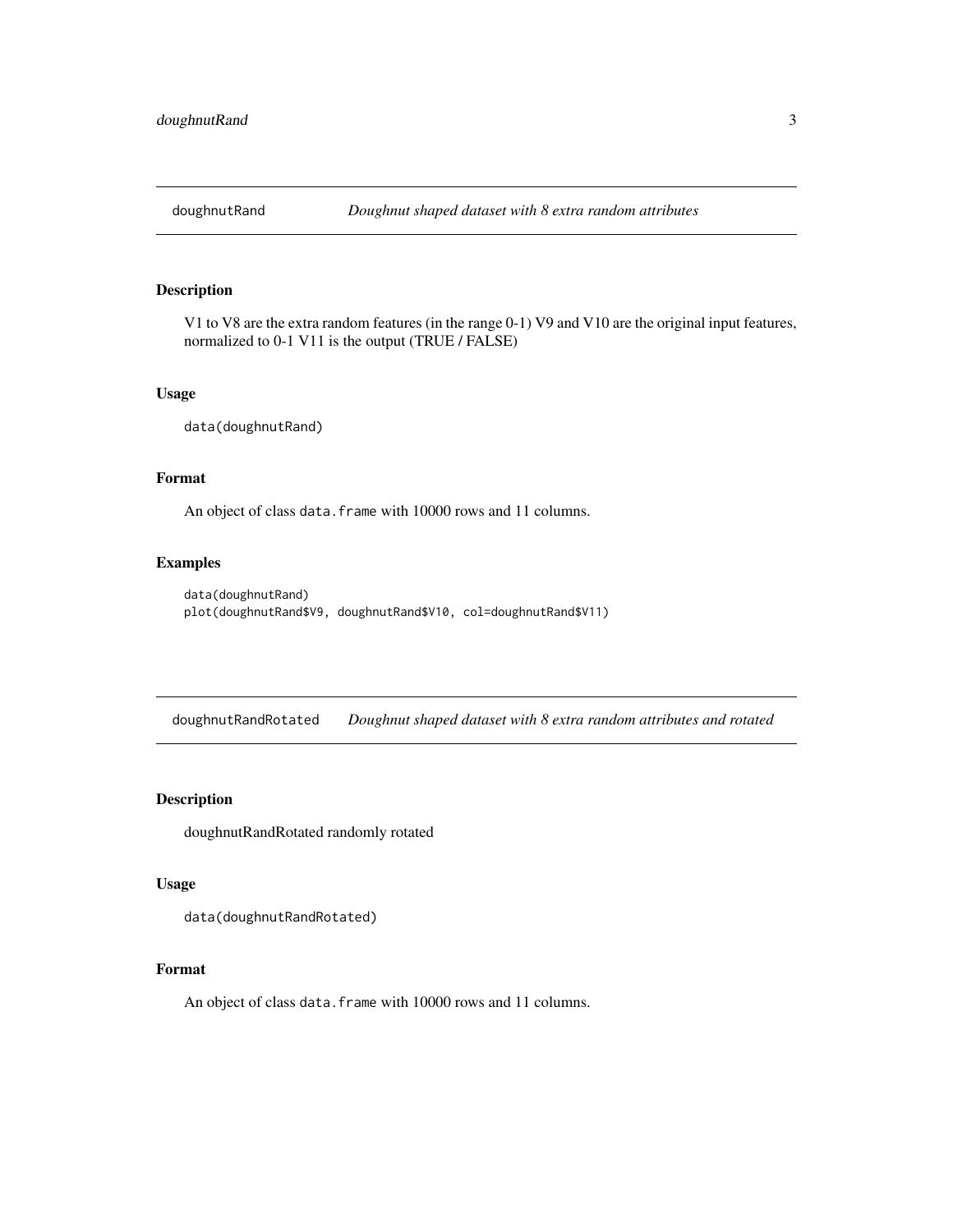<span id="page-3-0"></span>4 nntrf

nntrf *nntrf: a supervised transformation function based on neural networks (Neural Net based Transformations)*

#### **Description**

This function transforms a dataset into the activations of the neurons of the hidden layer of a neural network. This is done by training a neural network and then computing the activations of the neural network for each input pattern. It uses the nnet package under the hood.

#### Usage

```
nnntrf(keep_nn = TRUE, repetitions = 1, random_seed = NULL, ...)
```
#### Arguments

| keep_nn     | (default TRUE) Keep NN model. In most cases, the actual NN and associated<br>results obtained by nnet is not required                                                                                                      |
|-------------|----------------------------------------------------------------------------------------------------------------------------------------------------------------------------------------------------------------------------|
| repetitions | (default 1) Repeat nnet several times with different random seeds and select<br>the best run using nnet's minimum <i>value</i> . This is useful because some random<br>initialization of weights may lead to local minima. |
| random_seed | (default NULL)                                                                                                                                                                                                             |
|             | See nnet params. Most important:                                                                                                                                                                                           |
|             | $\bullet$ formula                                                                                                                                                                                                          |
|             | • data : data frame with data. The last column <b>must</b> be the dependent variable.<br>The dependent variable <b>must</b> be a factor for classification problems and                                                    |
|             | numeric for regression problems. The input/independent variables <b>must</b><br>contain numeric values only.                                                                                                               |
|             | • size : number of units in the hidden layer.                                                                                                                                                                              |
|             | • maxit : the number of iterations of the net.                                                                                                                                                                             |

#### Value

list of:

- trf: a function that transforms the input dataset using the weights of the hidden layer. This function has three arguments:
	- x: the input numeric matrix or data.frame to be transformed. Only numeric values.
	- use\_sigmoid (default TRUE): Whether the sigmoid function should be used for the transformation. nnet uses the sigmoid in the hidden layer, but in some cases better results could be obtained with use\_sigmoid=FALSE.
	- norm (default FALSE): If TRUE, this function's output is normalized (scaled) to range 0-1.
- mod: values returned by nnet (this includes the neural network trained by nnet). If keep\_nn=FALSE, then NULL is returned here.
- matrix1: weights of hidden layer
- matrix2: weights of output layer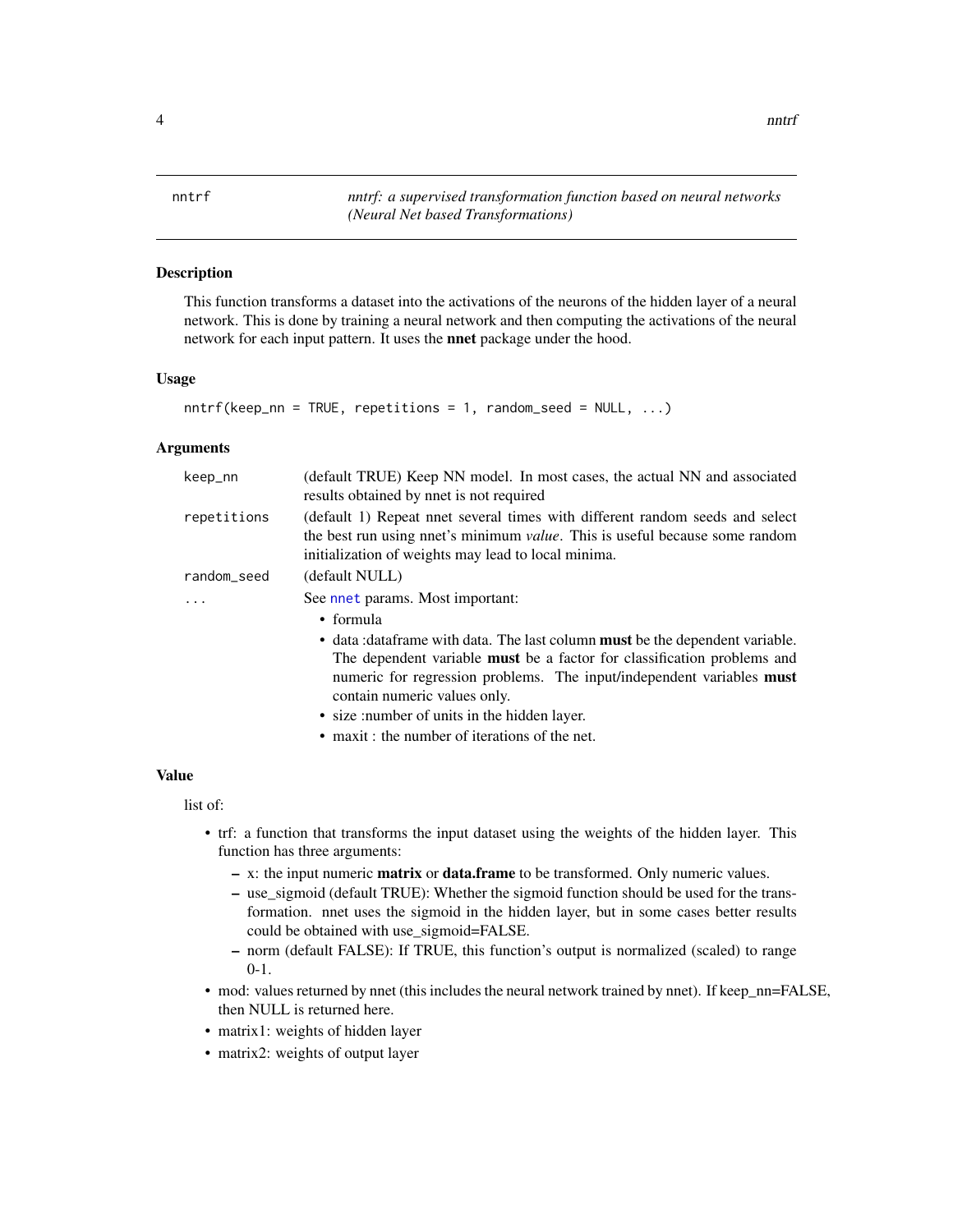#### <span id="page-4-0"></span>nntrf\_doughnut 5

#### See Also

[nnet](#page-0-0)

#### Examples

```
data("doughnutRandRotated")
rd <- doughnutRandRotated
# Make sure it is a classification problem
rd[,ncol(rd)] <- as.factor(rd[,ncol(rd)])
n \leq -nrow(rd)# Split data into training and test
set.seed(0)
training_index <- sample(1:n, round(0.6*n))
train <- rd[training_index,]
test <- rd[-training_index,]
x_train <- train[,-ncol(train)]
y_train <- train[,ncol(train)]
x_test <- test[,-ncol(test)]
y_test <- test[,ncol(test)]
# Train nntrf transformation
set.seed(0)
nnpo <- nntrf(formula=V11~.,
              data=train,
              size=4, maxit=50, trace=TRUE)
# Apply nntrf transformation to the train and test splits
trf_x_train <- nnpo$trf(x=x_train, use_sigmoid=FALSE)
trf_x_test <- nnpo$trf(x=x_test, use_sigmoid=FALSE)
# Compute the success rate of KNN on the transformed feature space
outputs <- FNN::knn(trf_x_train, trf_x_test, y_train)
success <- mean(outputs == y_test)
print(success)
```
nntrf\_doughnut *nntrf\_doughnut: a benchmark of three doughnut datasets*

#### Description

This function compares KNN with data untransformed vs. data transformed with nntrf. In order to see what it does, check the code: nntrf::nntrf\_doughnut

#### Usage

nntrf\_doughnut(verbose = TRUE)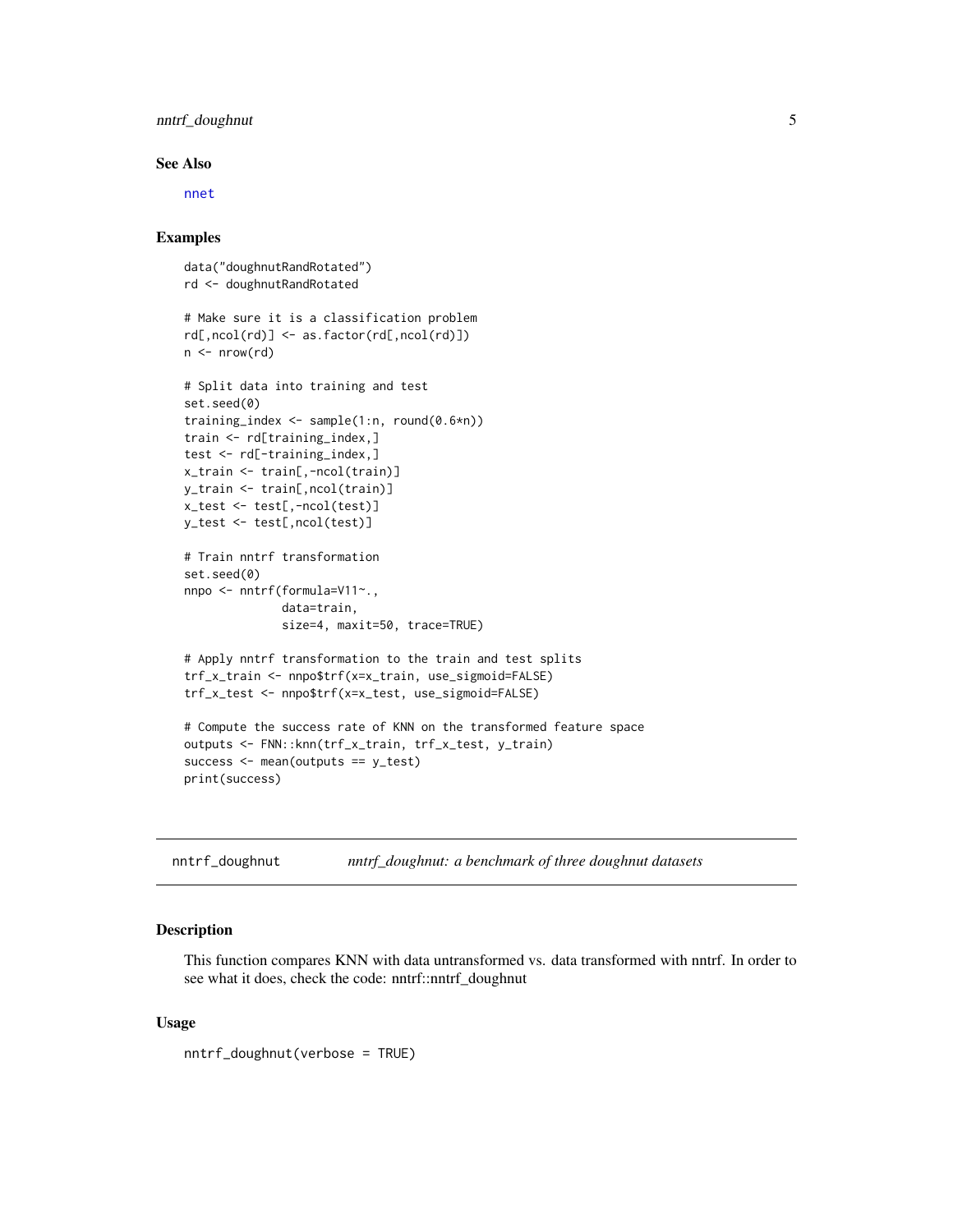#### <span id="page-5-0"></span>Arguments

verbose (default TRUE) Print results to the console.

#### Value

list of:

- Accuracies of KNN on the Doughnut Dataset: with no nntrf, with nntrf and no sigmoid, and with nntrf and no sigmoid and 5 repetitions
- Accuracies of KNN on the DoughnutRand Dataset: with no nntrf, with nntrf and no sigmoid, and with nntrf and no sigmoid and 5 repetitions
- Accuracies of KNN on the DoughnutRandRotated Dataset: with no nntrf, with nntrf and no sigmoid, and with nntrf and no sigmoid and 5 repetitions

nntrf\_iris *nntrf\_iris: a benchmark for the iris dataset*

#### Description

This function compares KNN with data untransformed vs. data transformed with nntrf. In order to see what it does, check the code: nntrf::nntrf\_iris

#### Usage

```
nntrf_iris(verbose = TRUE)
```
#### Arguments

verbose (default TRUE) Print results to the console.

#### Value

Accuracies of KNN on the Iris Dataset: with no nntrf, and with nntrf and no sigmoid